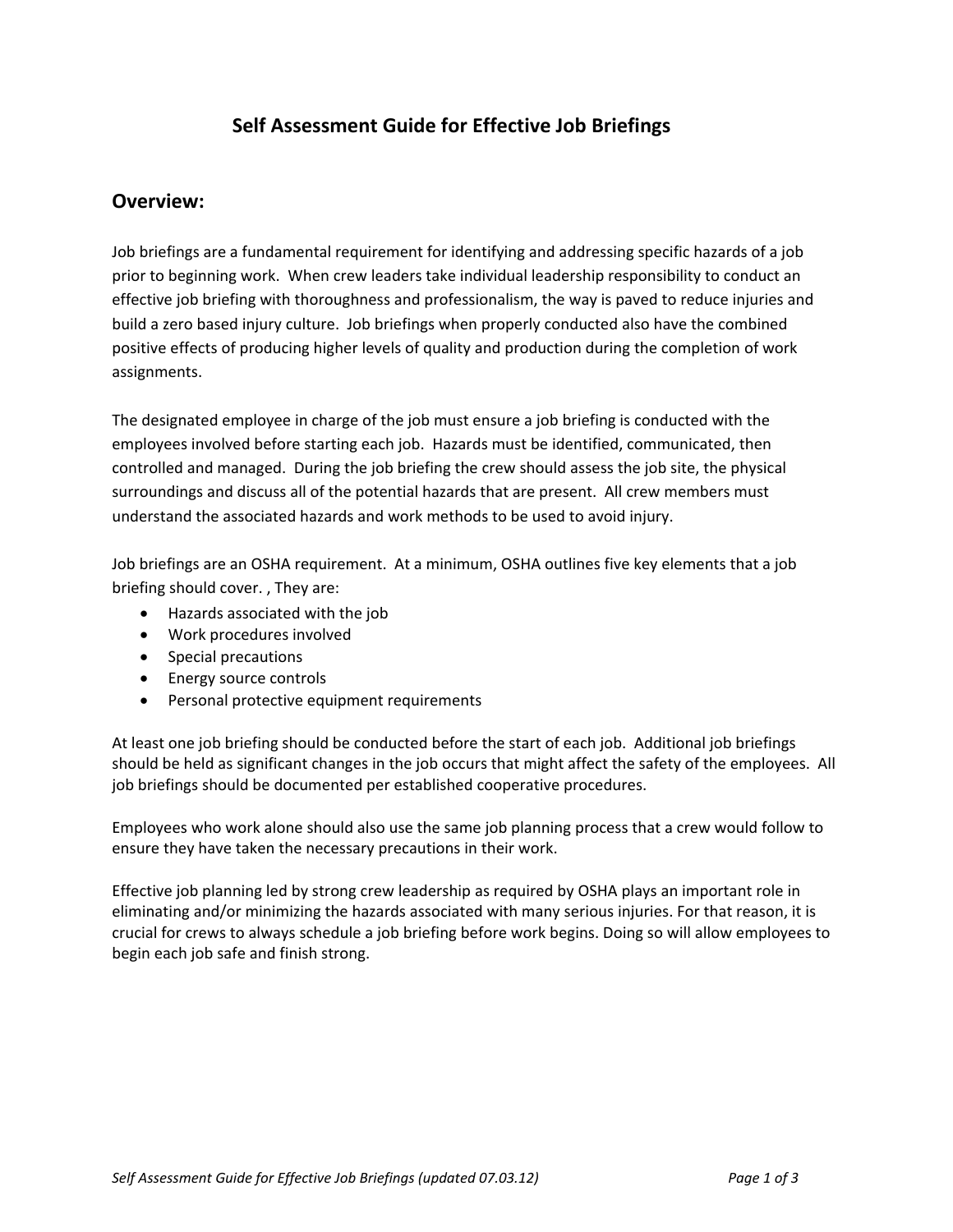## **Evaluation Matrix – for Effective Job Briefings**

| <b>Evaluation</b> | #                       | <b>Attributes</b>                                                                                                                                                                              |
|-------------------|-------------------------|------------------------------------------------------------------------------------------------------------------------------------------------------------------------------------------------|
|                   | 1                       | Each crew has a designated crew leader (person in charge) prior to beginning work, who is<br>responsible for conducting an effective job briefing.                                             |
|                   | $\overline{2}$          | During job briefings, all potential as well as known hazards, are thoroughly discussed                                                                                                         |
|                   | 3                       | At a minimum your job briefings always discuss (please rate each specific area):                                                                                                               |
|                   | 3.a                     | Hazards associated with the job                                                                                                                                                                |
|                   | 3.b                     | Work procedures involved                                                                                                                                                                       |
|                   | 3.c                     | Special precautions                                                                                                                                                                            |
|                   | 3.d                     | Energy source controls                                                                                                                                                                         |
|                   | 3.e                     | PPE requirements                                                                                                                                                                               |
|                   | $\overline{\mathbf{4}}$ | Job briefings are conducted and documented by the crew leader according to established<br>procedures.                                                                                          |
|                   | 5                       | All crew members sign documentation that a job briefing was conducted & they participated<br>in it.                                                                                            |
|                   | 6                       | No matter how routine or small the job, a quality job briefing is conducted.                                                                                                                   |
|                   | $\overline{7}$          | All employees are required to actively participate in all job briefing sessions.                                                                                                               |
|                   | 8                       | All job briefings are conducted following the natural sequence of steps for the job being<br>performed                                                                                         |
|                   | 9                       | During job briefings, there are no assumptions made about common or routine procedures<br>and that everybody understands those issues.                                                         |
|                   | 10                      | If an employee is working alone, the employee follows the same job planning steps for the<br>assigned task before beginning the work                                                           |
|                   | 11                      | Employees are continually asked to confirm their understanding of the work to be performed<br>and their assigned roles and the job does not start until everyone fully understands their role. |
|                   | 12                      | Employees are encouraged to speak up and ask questions when any doubts or lack of<br>understanding arise either during the job briefing or during the progression of the job.                  |
|                   | 13                      | Employees are assigned tasks that match their experience and knowledge level so that they<br>are working within their qualifications.                                                          |
|                   | 14                      | During the briefing, the pertinent inspections (i.e. PPE, pole, hot sticks, etc.) are determined<br>and assigned.                                                                              |
|                   | 15                      | Someone other than the crew leader is allowed to conduct a part of the job briefing if they<br>are assigned a significant role or critical part of the job.                                    |